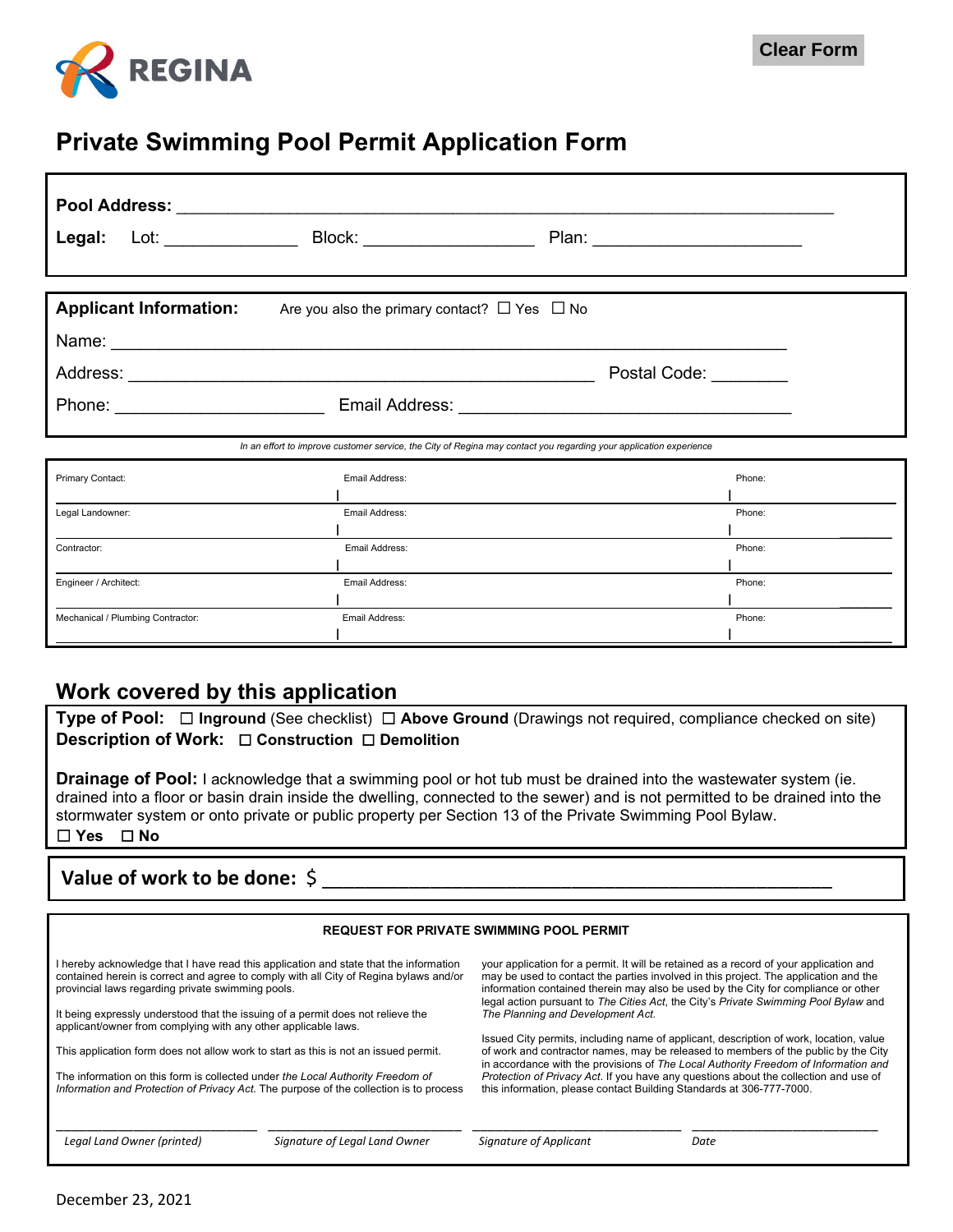

## **Application Checklist**

*Applications will not be accepted until all information is provided.*

### **Above Ground Pool** – Required Items

### **Application Form**

- Signed by legal owner of the property (registered on title)
- Owner must acknowledge that the pool will be drained into the City wastewater system and not their yard, adjacent green space or storm sewer.

### **Below Ground Pool** – Required Items

### **Application Form**

- Signed by legal owner of the property (registered on title)
- Owner must acknowledge that the pool must be drained into the City wastewater system and not their yard, adjacent greenspace or storm sewer.
- **Site Plan** (metric plans preferred)

#### **Including a site survey (Real Property Report or lot plan) with your application package is recommended to increase your first-time approval rate.**

Site plan to be drawn to scale. Indicate the size of the lot, all property lines, location of buildings or other structures, location of enclosure and required walkway, location of pool, drains and discharge location.

### **Pool Construction Details**

• Engineer or architect sealed plans required.

#### **Enclosure Location**

• Indicate location of enclosure and ensure it meets requirements (see page 4 for more information).

#### **Safety Items**

• Including the pool, discharge pump, plumbing and safety equipment (Page 7).

TIP: Supply **accurate and detailed** plans to speed up the application review process.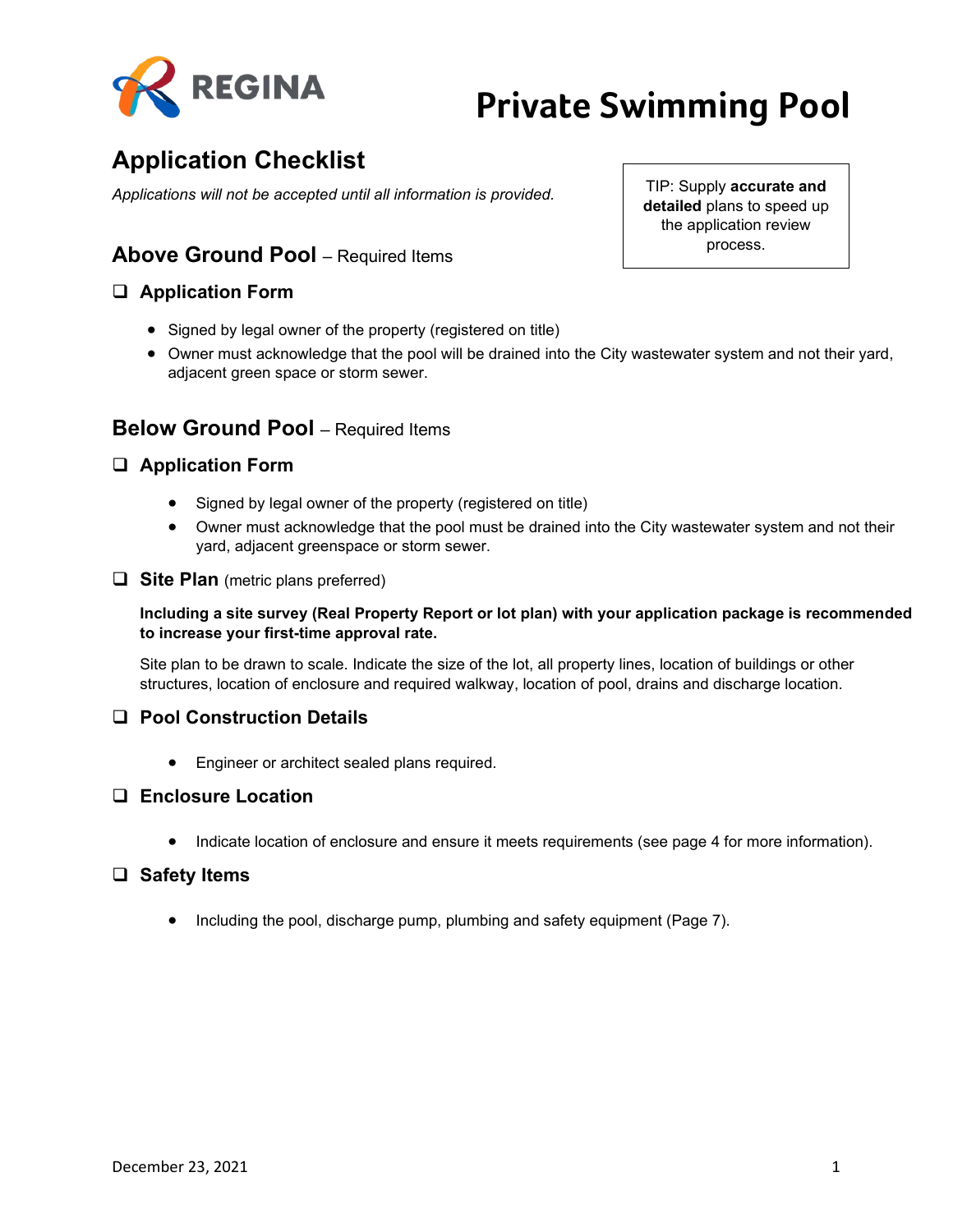

## **Do I need a Permit?**

A private "swimming pool" permit is required for a private pool that is 600mm (2ft) or greater in depth. If the widest dimension across the water surface of a pool or spa is greater than 2.5m (8ft), then the full requirements of the bylaw for a "swimming pool" apply, as it cannot be classified as a "hot tub".

A private "hot tub" does not require a permit when it is less than 2.5m (8ft) across and:

- the hot tub is equipped with a cover that can support the weight of 77 kilograms
- the hot tub has a lockable device to prevent unauthorized access
- the cover is maintained in place and locked at all times when owner/occupant is not supervising

**Corner Lots:** It is important to understand if the location of your pool is in the front or back yard. This is defined and shown in [Bylaw 2016-2](http://open.regina.ca/dataset/66c65c2e-f0a0-48cd-94d9-2962079edf72/resource/5a68ea15-a46a-4e24-8c88-9f80df4c6d8a/download/2016-2.pdf) under the definition of "Front Yard". The front yard of the property may not be the same side as the main entrance to your home. Some corner lot homes, typically in established neighbourhoods, were constructed with the main entrance facing the side yard of the lot. In these circumstances, the required pool enclosure will not be permitted in the "Front Yard" of the property per [Bylaw 2016-2,](http://open.regina.ca/dataset/66c65c2e-f0a0-48cd-94d9-2962079edf72/resource/5a68ea15-a46a-4e24-8c88-9f80df4c6d8a/download/2016-2.pdf) Section 13.1.

#### **If additional decks, structures or building are to be built, a separate building permit is required. See [Regina.ca/build](http://www.regina.ca/build) for more information.**

*The Private Swimming Pool Bylaw, 2004* (Bylaw No. 2004-81) does not apply to public swimming pools. Public swimming pools are regulated through *The Swimming Pool Regulations, 1999* enacted pursuant to *The Public Health Act, 1994*. Pools under *The Swimming Pool Regulations, 1999* are licensed and inspected by the Province of Saskatchewan.

## **Private Swimming Pool Bylaw Definitions**

The definitions below have been provided from *The Private Swimming Pool Bylaw, 2004* (Bylaw No. 2004-81):

- "swimming pool" means an artificially created basin, lined with concrete, fiberglass, vinyl or similar material, intended to contain water for the use of persons for swimming, diving, wading or other similar activity, which is 600 millimeters or more in depth, and includes pools situated on top of the ground and hot tubs
- "hot tub" means an artificially created basin, lined with concrete, fiberglass, vinyl or similar material, intended to contain water for the use of persons for swimming, wading or other similar activity, which is 600 millimeters or more in depth and which is 2.5 metres or less across the widest portion of the water surface

## **How to Submit Your Application**

**Submit your completed application online by [registering for eBuild.](https://myaccount.regina.ca/) Applying online allows you to track the status of your application and access application information from anywhere.**

Ensure your project plans are legible and precise. Drawings stamped with "not for construction", "preliminary" or "for permit purposes only" will not be accepted.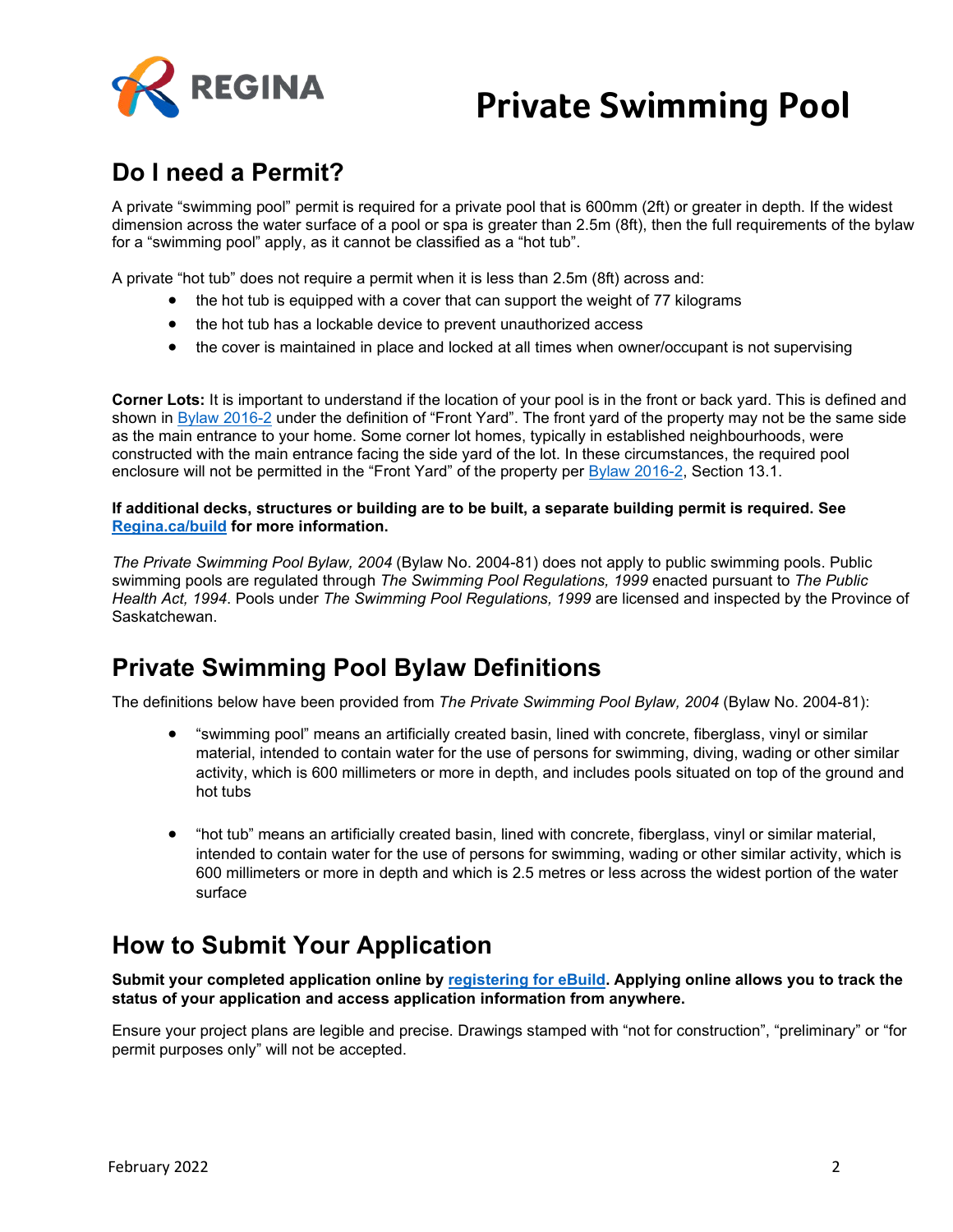

## **Permit Fee**

The fee for a private swimming pool or hot tub permit is based on the construction value.

| <b>VALUE OF CONSTRUCTION</b> | <b>PERMIT FEE</b>                             |
|------------------------------|-----------------------------------------------|
| $$0 - $10,000$               | \$100                                         |
| $$10,001 - $40,000$          | \$100 + 7\$ per \$1000 of value over \$10,000 |
| $$40,001 - $78,000$          | \$310 + 5\$ per \$1000 of value over \$40,000 |
| \$78,001 - \$100,000         | \$500                                         |
| $$100,001 +$                 | \$5 per \$1000 of value                       |
| <b>Demolition</b>            | \$35                                          |

Once your application is approved, payment must be made online using eBuild, or in person at City Hall. Following payment and final processing by our staff, your permit will be issued and emailed to the applicant. Your approved drawings will then be available on eBuild and construction may begin.

## **Review Process**

**Specific items will be reviewed only at INSPECTION, not at the time of application review.**

An explanation of the requirements for inspection review is included in this package. Depending on project scope, all items may not be reviewed or inspected.

|                    | <b>Above Ground Pools</b>                |                                  | <b>Below Ground Pool</b>                 |                                |
|--------------------|------------------------------------------|----------------------------------|------------------------------------------|--------------------------------|
|                    | <b>Reviewed at</b><br><b>Application</b> | <b>Reviewed at</b><br>Inspection | <b>Reviewed at</b><br><b>Application</b> | <b>Review</b><br><b>Inspec</b> |
| Swimming Pool      |                                          |                                  |                                          | $\sqrt{}$                      |
| Design             |                                          |                                  |                                          |                                |
| Enclosure or Fence |                                          |                                  |                                          |                                |
| Gate               |                                          |                                  |                                          |                                |
| Walkway            |                                          |                                  |                                          |                                |
| Safety Equipment   |                                          |                                  |                                          |                                |
| Drainage/Plumbing  |                                          |                                  |                                          |                                |

| <b>Above Ground Pools</b> |                                  | <b>Below Ground Pools</b>                |                                         |  |
|---------------------------|----------------------------------|------------------------------------------|-----------------------------------------|--|
| iewed at<br>lication      | <b>Reviewed at</b><br>Inspection | <b>Reviewed at</b><br><b>Application</b> | <b>Reviewed at</b><br><b>Inspection</b> |  |
|                           |                                  |                                          |                                         |  |
|                           |                                  |                                          |                                         |  |
|                           |                                  |                                          |                                         |  |
|                           |                                  |                                          |                                         |  |
|                           |                                  |                                          |                                         |  |
|                           |                                  |                                          |                                         |  |

## **Required Inspections**

Pool Construction/Safety Equipment

1. Final – After pool and enclosures are constructed and before filling with water.

Mechanical (if applicable)

1. Rough-In - After any permanent plumbing drainage piping installation, prior to covering.

For more information or to book an inspection, call 306-777-7551 or [submit a request](https://www.regina.ca/bylaws-permits-licences/building-demolition/inspections/) online.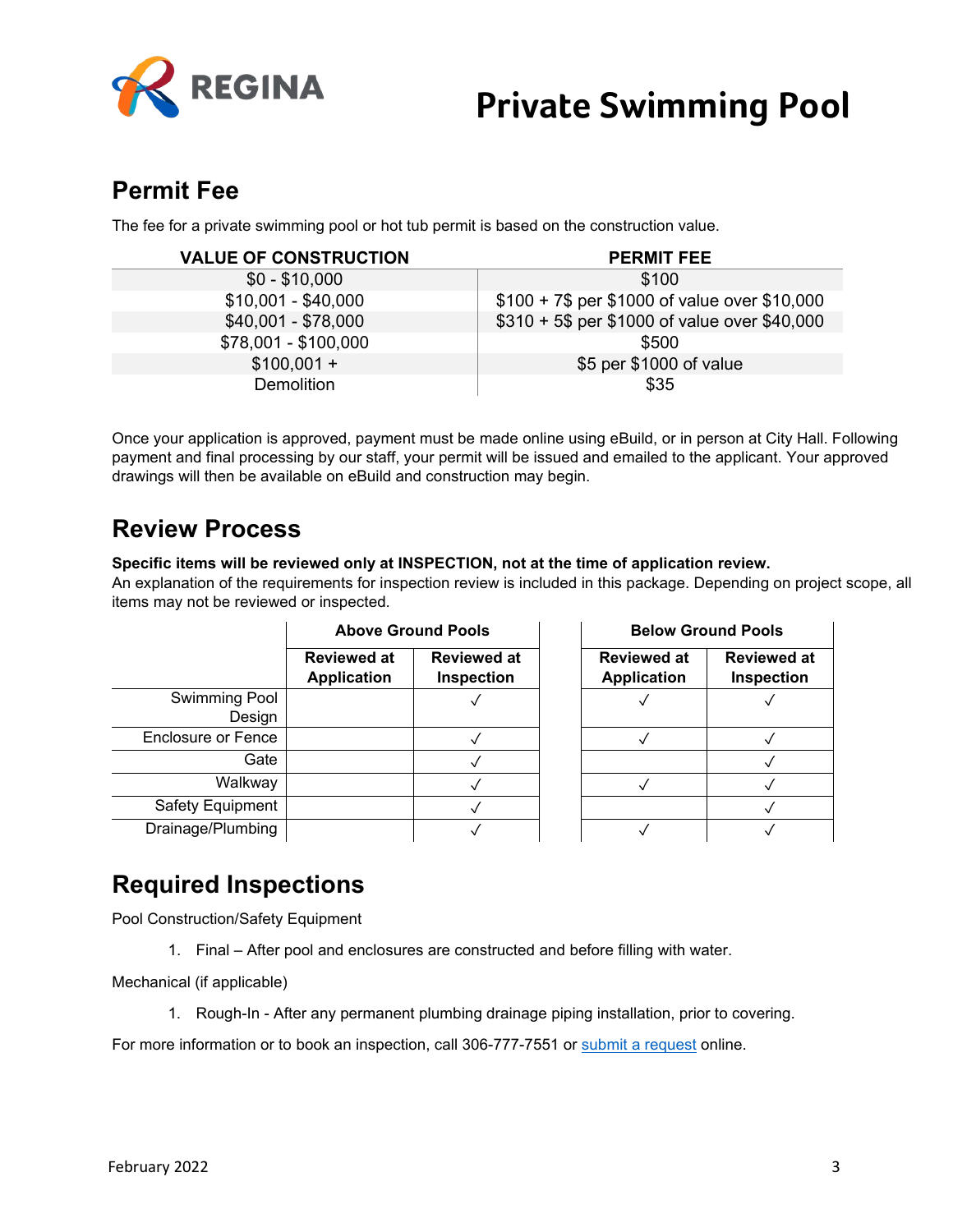

## **Zoning Requirements**

The following requirements apply, based on the *Regina Zoning Bylaw 2019* (Bylaw No. 2019-19):

- Residential (private pools serving homes): These pools do not require a Development Permit and zoning setbacks do not apply. However, the pool must be built entirely on the private property of the owner.
- Commercial (e.g. private pools serving multi-family buildings): The development must conform to the accessory regulations in the zone of the subject property. Contact the Planning Branch at 306-777-7000 for the development standards that apply for the zone of your project.

## **Private Swimming Pool Bylaw Requirements**

Applicants are advised to review *[The Private Swimming Pool Bylaw, 2004](http://open.regina.ca/dataset/ea267588-b5b3-4040-b00e-1dfc4f16771b/resource/5608d79c-b432-4700-915c-dbe9aa9c93fc/download/2004-81c16.pdf)* (Bylaw No. 2004-81) prior to submitting a private swimming pool permit application to ensure all required information is provided. The information from the bylaw has been summarized in the information below.

### **Enclosure/Gate Requirements**

Owners/occupants are required to erect and maintain an enclosure and working gates, including closing and locking devices, around the swimming pool at all times. When the pool is not supervised, gates must be locked. A simplified list of the requirements for the enclosure is below.

All enclosures around swimming pools must meet the following requirements:

- The enclosure must be in place prior to filling the pool with water.
- Height of at least 1.8 m when measured on the non-pool side (exterior side of the fence).

Gates that form part of an enclosure must meet similar requirements to that for the enclosure (see Figure 3):

- The gate shall swing outward in the direction away from the swimming pool.
- Every gate shall be equipped with a self-closing, self-latching and locking device.

### **Enclosures made of boards, iron rods or steel rods**

Enclosures made of boards, iron rods steel rods must meet the following additional requirements:

- Horizontal structural members located on the non-pool side (exterior side) of the enclosure shall be spaced vertically by at least 1100 mm, as shown on Figure 1 below (to prevent unauthorized climbing and access).
- Vertical members on the non-pool side (exterior side) of the enclosure shall be spaced with horizontal gaps no larger than 100 mm (see Figure 1).
	- **Note:** this gap is required to be reduced to 20 mm if diagonal structural members are used, as discussed below.
- If diagonal structural members are used, they must be placed on the pool side of the enclosure, and the spacing between vertical members shall not exceed 20 mm (see Figure 2).

### **Enclosures made of Chain Link**

Enclosure made of chain link must meet the following additional requirements:

- The mesh size must not exceed 50 mm.
- The wire core must be at least 11 gauge.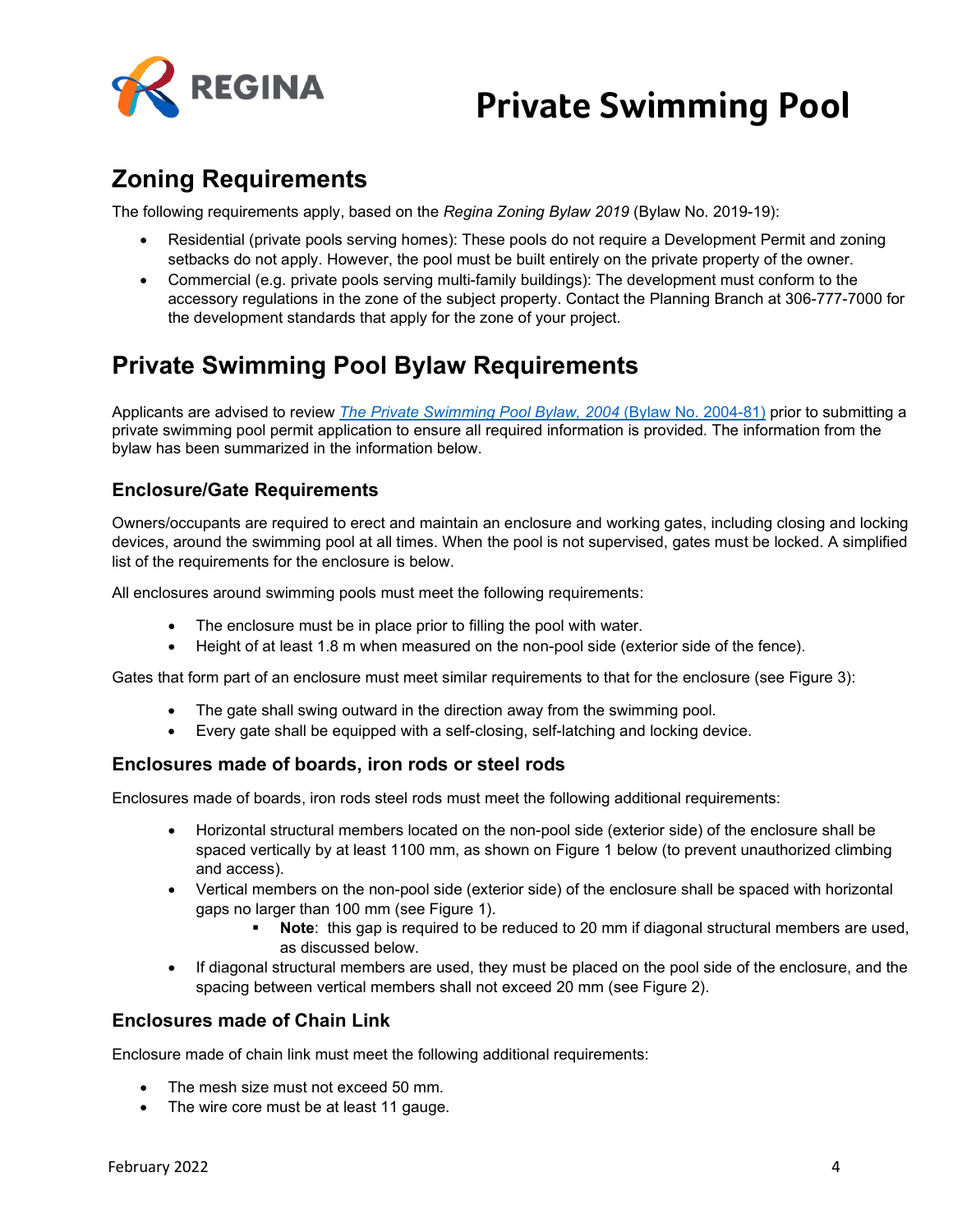



*Figure 3 – Wire Mesh/Chain Link*